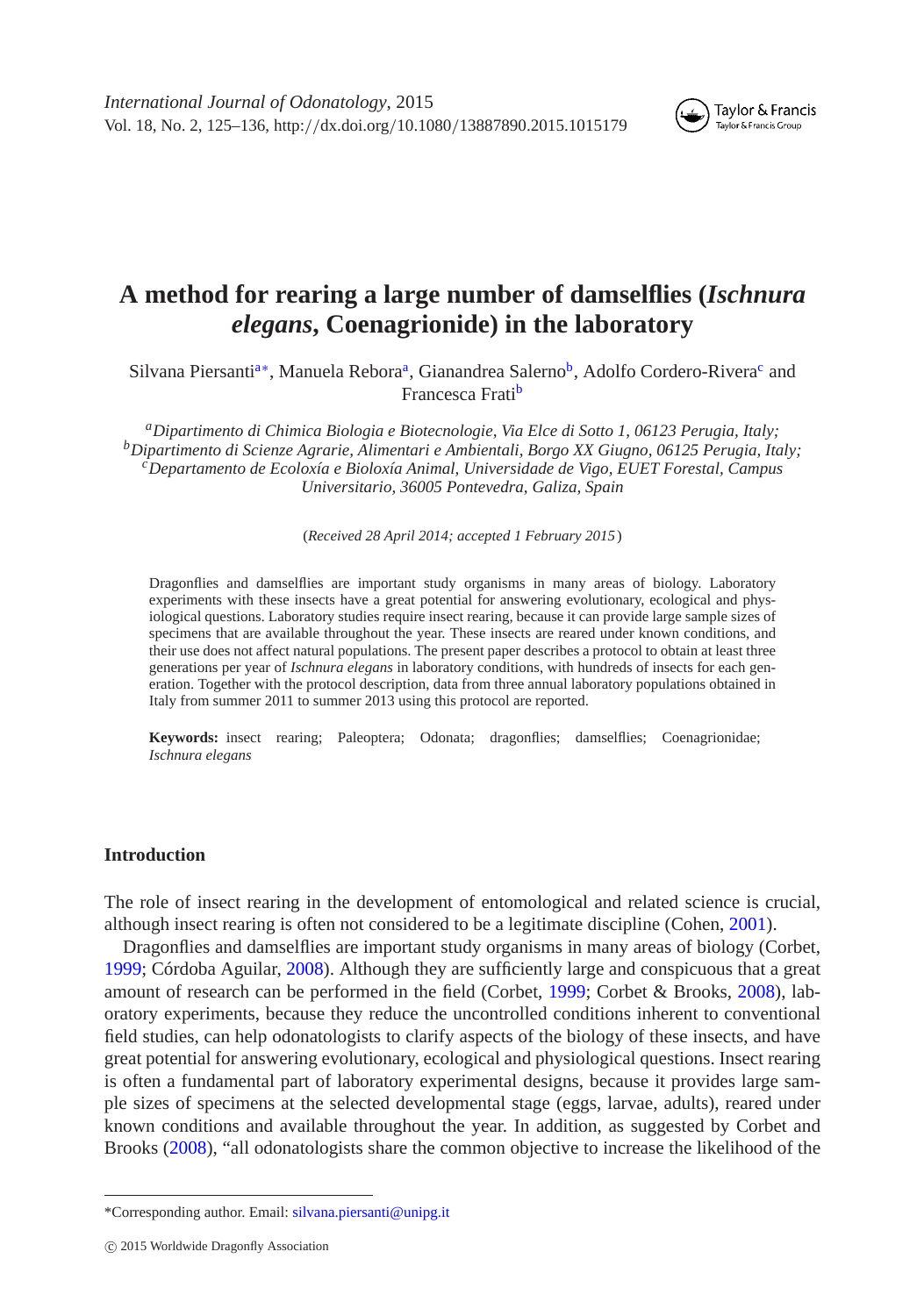long-term survival of vigorous populations of dragonflies"; in this context, dragonfly rearing can be important by supplying a large number of specimens without collecting them in the field.

To date it has only been possible to maintain Anisoptera in the laboratory from eggs to adults, i.e. for a single generation (Corbet, [1999\)](#page-10-1), although some experiences of rearing in outdoor screen enclosures are reported (Michiels & Dhondt, [1989\)](#page-11-1). In contrast, many authors (e.g. Cooper, Holland, & Miller, [1996;](#page-10-3) Cordero, [1994;](#page-10-4) Johnson, [1965;](#page-11-2) Krull, [1929;](#page-11-3) Seidel & Buchholz, [1962;](#page-11-4) Sweetman & Laudani, [1942;](#page-11-5) Van Gossum, Sanchez, & Cordero Rivera, [2003;](#page-11-6) Whedon, [1942\)](#page-11-7) report various methods of rearing Zygoptera in the laboratory; none of these studies, however, solved all the problems of maintaining a large number of insects through several generations throughout a year. Recently, Locklin, Huckabee, and Gering [\(2012\)](#page-11-8) published a method to obtain a large number of *Ischnura ramburii* in the laboratory, but they only report data from the first generation and do not address the problem of obtaining insects throughout the year (particularly in temperate climates).

The present paper describes a protocol to produce up to three generations per year of *Ischnura elegans* in the laboratory, with hundreds of insects obtained in each generation. In addition, we report the data from three laboratory populations, obtained in Italy from summer 2011 to summer 2013 using this protocol.

### **Material and methods**

### *Study species*

*Ischnura elegans* is probably the most common damselfly in Europe. It extends from Ireland to Japan, and it is particularly abundant at eutrophic sites. This species prefers standing waters in lowland areas and is tolerant of some salinity (Dijkstra & Lewington, [2006\)](#page-11-9). Males are bronzeblack with the head, thorax and abdomen base and tip marked sky blue at maturity, while females occur in three colour forms: one androchrome and two gynochromes (Cordero, Santolamazza Carbone, & Utzeri, [1998\)](#page-10-5). The flight season extends from late April to late September in central Europe, with one generation a year, but larval development can be very fast, allowing more than one generation a year and a longer flight season further south (Dijkstra & Lewington, [2006\)](#page-11-10). Adults typically remain close to the pond edges during as well as after maturation of the gonads. Unlike many other damselflies, females oviposit alone, laying their eggs in floating and semiaquatic plants (D'Aguilar, Dommanget, & Prechac, [1990\)](#page-11-11).

### *Laboratory conditions*

The laboratory used for rearing was maintained at  $25 \pm 2$ °C with a light:dark 16:8 h photoperiod. Artificial solar illumination (36 W/94 Philips TLD, the Netherlands) was provided in the laboratory about 40 cm above the insectaries for adults and the aquaria for eggs and larvae. Aged tap water, prepared by exposing tap water for at least 24 hours to air in order to remove the chlorine, was used for the larval rearing and egg collection. *Ischnura elegans* larvae and adults were reared using aquaria and insectaries as follows:

### *Larval aquaria*

Each aquarium was formed of two stacked  $40 \times 30 \times 10$  cm plastic compartments, the upper one with the bottom replaced with nylon net (mesh  $\leq 0.2$  mm), useful as filter to retain the eggs and the larvae during water changes. This system retained eggs and the first larval stages, which, because of their small size and their transparency, are difficult to see and can be easily lost during water changes.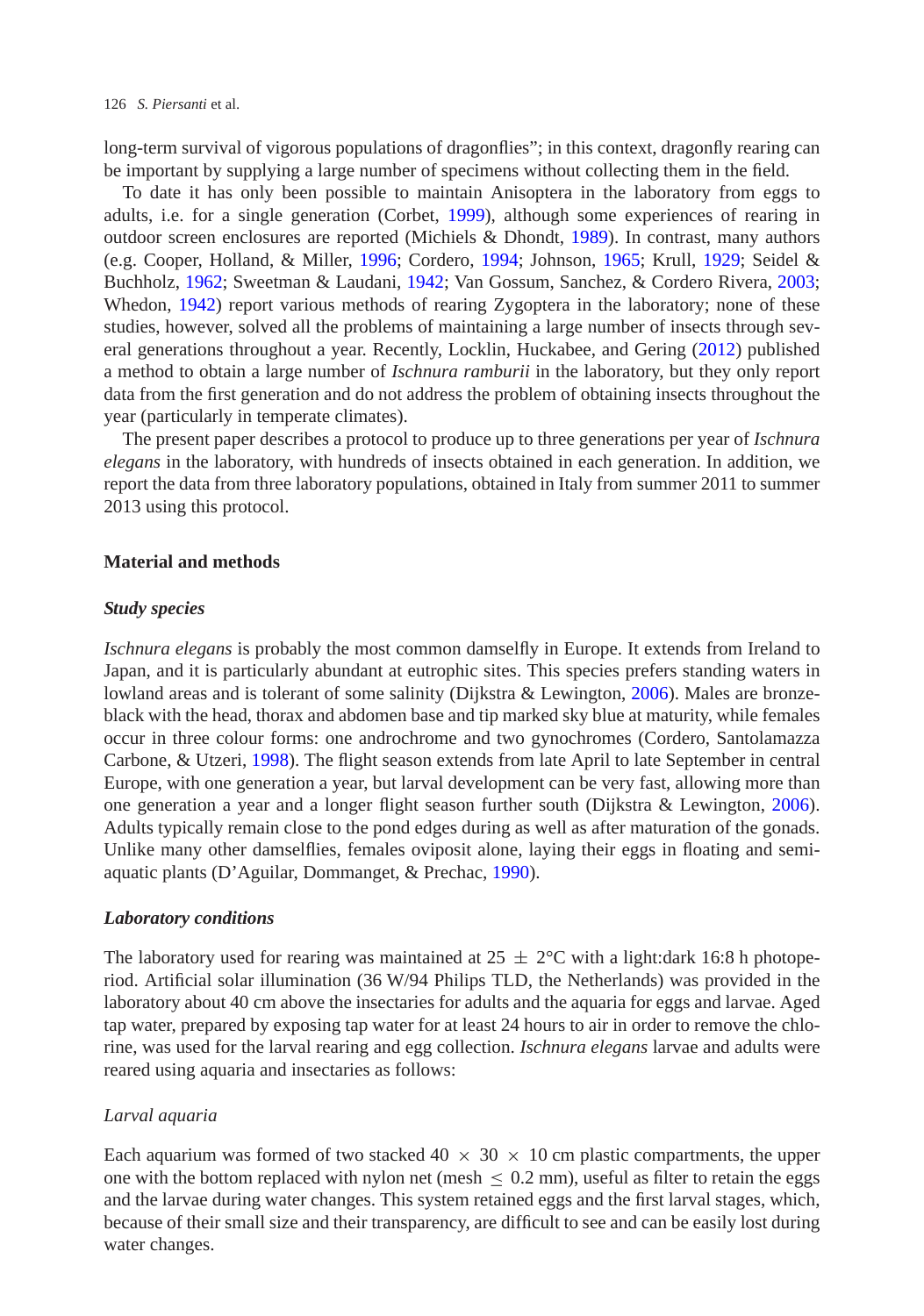# *Emergence insectary*

This was a 70  $\times$  70  $\times$  100 cm metal cage covered with bee netting. A pot with about 40 plants of *Vicia faba minor* inside the insectary sustained high levels of humidity (up to 50%) and provided perches for the freshly emerged adults. Hundreds of *D. melanogaster* flies were delivered daily in this insectary to feed the adult damselflies. An artificial diet for the flies was provided as described for the adult insectaries.

# *Adult insectaries*

Each insectary was a 50  $\times$  50  $\times$  50 cm wooden box covered with bee netting and with the inner walls lined with aluminium foil, which reflects light and minimizes escape behaviour (Johnson, [1965\)](#page-11-2). A pot with about 40 plants of *Vicia faba minor* (covered by a net to prevent the females from laying eggs in the stems) sustained high levels of humidity (up to 60%) inside each insectary. In addition, the insectaries were humidified by nebulizing them daily with a common water sprayer for the garden. Damselflies were fed with *Drosophila melanogaster ad libitum* (hundreds of flies released in each box using culture vials). About 50 ml of an artificial diet for the flies (11 ml of water, 54 g of sugar, 10 ml of Nipagin<sup>®</sup>, 1 ml of acetic acid, 32 g of dry yeast) was provided in a 200 ml jar located in a corner of the insectary.

### *Founding colonies with field-collected adults*

Using an aerial insect net mature males and females of *I. elegans* were collected during the middle of the day (11.00–15.00) in late summer along shoreline vegetation in a small artificial pond for fish farming, close to Lake Trasimeno (Umbria, Central Italy, 43°5'6.22" N, 12°9'18.72" E). Insects were placed in adult insectaries (see above) with twigs to perch on. Each insectary was used for about 20 males and 20 females. During collection, the insectaries were put in a shaded area, and direct sunlight was avoided during the transport to the laboratory. Insects in the insectaries were fed with *Drosophila melanogaster* adults and were free to mate.

Two days after collection, all the females were isolated to collect eggs. Since females are able to use wet filter paper as a substrate for oviposition (Cordero, [1990\)](#page-10-6), they were put individually in small plastic jars covered with a net and containing wet filter paper labelled with the date, with a little water on the bottom to avoid the paper drying. Females were kept in the jars from 10.00 to 16.00 to obtain clutches. Afterwards they were placed again in the insectaries with males and abundant food. This process was repeated during the subsequent days (10 days) in order to maximize the number of clutches. Paper strips with eggs were maintained in water for at least two days and then transferred to the aquaria for larval rearing (about 250 eggs per aquarium, all from the same female).

# *Rearing of larvae*

The eggs in each aquarium were checked daily in order to observe the first hatched larvae. The aquaria were not checked further for newly hatched larvae and thus hatching rate and total hatching period of the eggs are unknown. Larvae were reared in aquaria (see above) filled with aged tap water and containing plastic plants to increase the surface area on which the larvae could settle and to minimize encounters between larvae, and thus predation. Water in the aquaria was not aerated, but it was changed completely every 5–7 days, or more frequently if needed (e.g. if the water became smelly or turbid). The freshly emerged larvae were fed daily with *Artemia salina* nauplii (INVE aquaculture®) *ad libitum*. One month after the onset of hatching, the diet was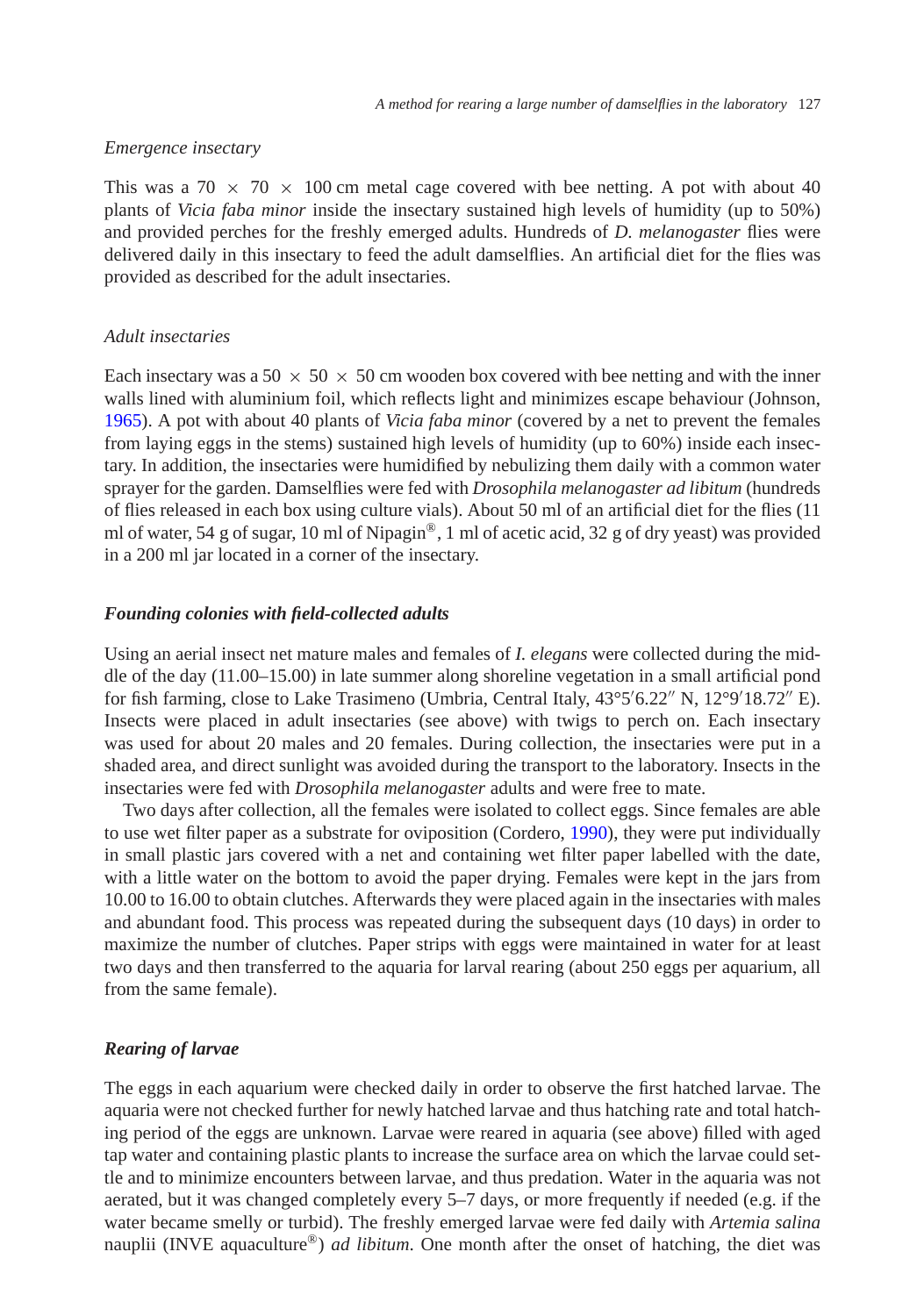#### 128 *S. Piersanti* et al.

augmented with freshwater planktonic crustaceans (*Daphnia* sp. and *Cyclops* sp.) once a week. These were reared in outdoors concrete tanks and collected with a plankton net. Two months after the onset of hatching, and up to emergence as adults, the larvae were fed twice a week with these crustacea and occasionally with *Chironomus* sp. and *Tubifex* sp. (Amtra pro nature®, AMTRA CROCI Gmbh, Liebigstrasse 1, d-63110 Rodgau, Germany). Algal growth was prolific in the aquaria, but algae were not removed.

In each aquarium larvae at very different developmental stages were present; to decrease cannibalism, when the larvae became about 1.5 cm long they were moved to other aquaria (no more than 40 larvae in each aquarium). These latter aquaria were located inside an emergence insectary (see above) and were provided with wooden sticks as support for the emergence.

### *Rearing of adults*

Adults emerged inside the emergence insectary (see above). One day after emergence, when handling and marking may affect survival probabilities less (Cordero Rivera, Egido Pérez, & Andrés, [2002\)](#page-10-7), males and females were marked with an individual sequence of coloured spots (Permanent Lumocolor, STAEDTLER, Milano, Italia S.p.A.) in a coding scheme of 50 sequences of green, red and black spots on the wings. Marking allowed us to recognize each adult inside the adult cage and to record the dates of emergence and death of each individual. After marking, insects were transferred to adult insectaries (see above). No more than 50 adults were reared in each insectary and males and females were held separately.

# *Collecting eggs from laboratory insects*

To obtain several generations throughout the year, eggs were collected from the insects that emerged in the laboratory using the same method as described above for F0 field founders. To allow insects to copulate, mature males and females were moved together in the adult insectaries. Insects older than seven days were used, because they can be considered sexually mature, according to Cordero et al*.* [\(1998\)](#page-10-5). No more than 15 potential couples were located in each insectary. After the first matings were observed, mated females were isolated in jars with moist filter paper to collect eggs. All the procedures for obtaining and rearing eggs, larvae and adults were performed as described above and throughout subsequent generations.

### *Data collection and statistical analysis*

Three laboratory populations (I, II, III; see Figures [1](#page-4-0)[–3\)](#page-5-0) were established and maintained for 9– 11 months during 2011 to 2013. For each of these populations the following data were recorded: (i) the number of adults collected in the field and used as founders (F0) and the period of their collection; (ii) the number of eggs, their laying period and the date of the first egg to hatch from each clutch (we did not record the hatching date of the remaining individual eggs in each clutch); (iii) the number of adult males and females obtained in the laboratory for each generation (F1, F2 or F3 in Figures [1](#page-4-0)[–3\)](#page-5-0). For each emerged insect the generation, sex, date of emergence and, when possible, the date of death, were recorded. The damselfly populations supported laboratory experiments that sometimes required the sacrifice of some individuals; the date of death was not recorded for those adults, and these insects were not used to calculate the mean longevity of adult males and females. The numbers of adult males and females obtained in the laboratory for each generation are presented in a histogram for each population, pooling emergence by 10-day intervals. The percentage of adults obtained in relation to the eggs collected and the sex ratio were compared among the different generations for each population using the Pearson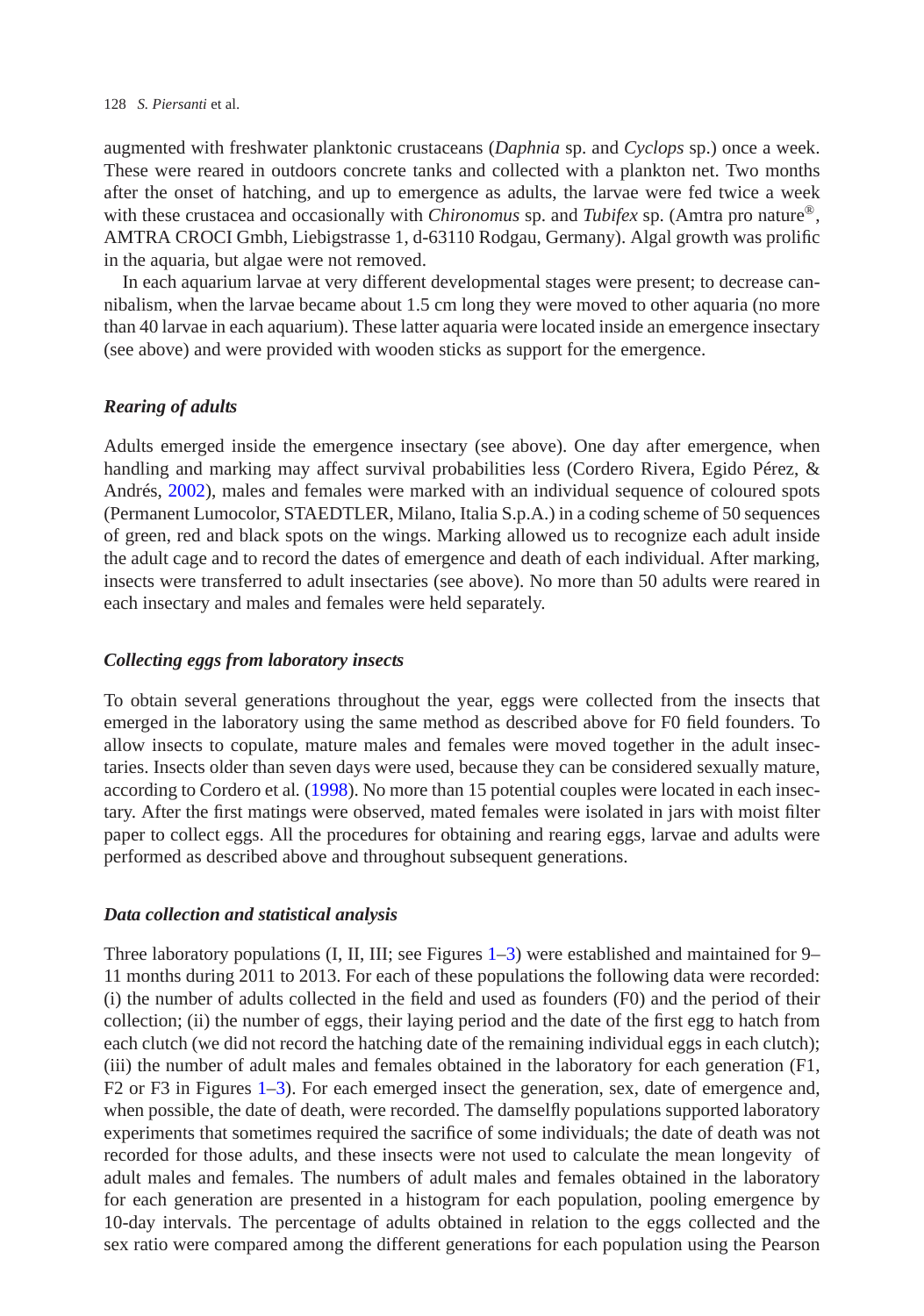

Figure 1. Population I. Adults (males and females) obtained from 21 November 2011 to 28 February 2012 (F1), from 3 March 2012 to 10 June 2012 (F2) and from 15 July 2012 to 4 October 2012 (F3).

<span id="page-4-0"></span>

Figure 2. Population II. Adults (males and females) obtained from 19 November 2012 to 26 February 2013 (F1) and from 20 March 2013 to 12 July 2013 (F2).

chi-square test and the Goodman's post hoc procedure (Marascuilo & Serlin, [1988\)](#page-11-12). Data on mortality of adults of the different populations were pooled for each generation and each sex and analysed using a two-way factorial analysis of variance (ANOVA), considering the sex and the generations as independent variables; F tests were used to assess the significance of the effects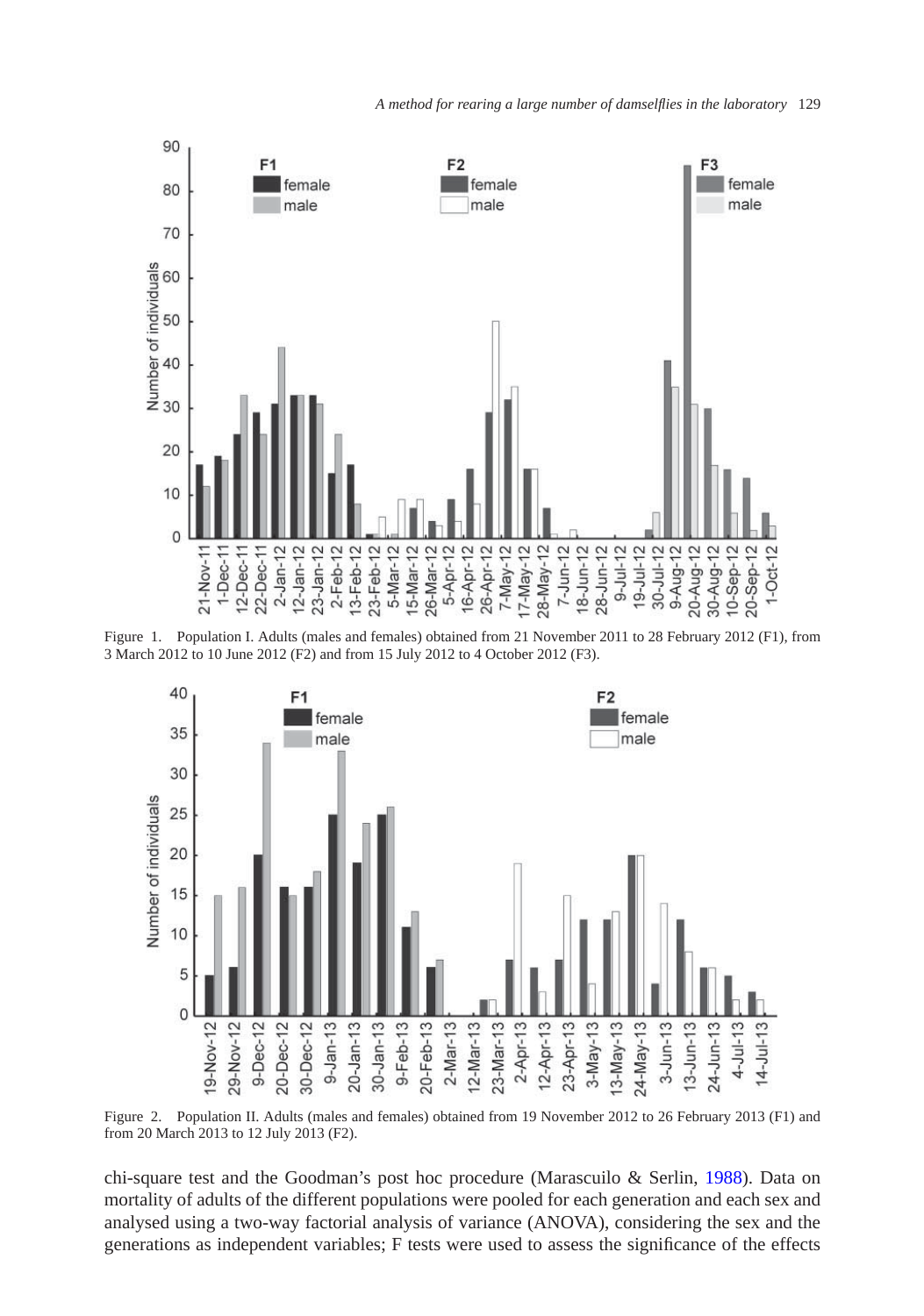

<span id="page-5-0"></span>Figure 3. Population III. Adults (males and females) obtained from 1 October 2012 to 10 April 2013 (F1) and from 1 May 2013 to 15 July 2013 (F2).

and their interactions (STATSOFT Inc., [2001\)](#page-11-13). Before analysis, data were subjected to Box–Cox transformations and tested for heteroscedasticity (Sokal & Rohlf, [1998\)](#page-11-14). Considering the results of a two-way factorial analysis of variance, data of the different generations were merged and presented for the two sexes as cumulative proportion surviving (Kaplan-Meier) (STATSOFT Inc., [2001\)](#page-11-13).

# **Results**

As reported above, three populations (one in 2011–2012 and two simultaneously in 2012–2013) were established, providing three generations of larvae in populations I and II and two generations of larvae in population III; three generations of adults were obtained only in population I because of an infection of larvae in population II (Table [1,](#page-6-0) Figures  $1-3$  $1-3$ ). Table 1, for each population, summarizes: (i) the number of adults collected in the field and used as founders (F0) and the period of their collection; (ii) the number of eggs collected for each generation and their laying period; (iii) the hatching period of these eggs (based on the first egg hatched in each clutch; see Methods); (iv) the number of adult males and females obtained in the laboratory for each generation and their emergence period.

In the three populations eggs started to hatch between 10 and 22 days after female oviposition (Figure [4\)](#page-7-0). The first adults emerged at least 45 days after the first egg hatched. The ratio between the length of the period of egg collection (Table [1,](#page-6-0) column 3) and the length of the period of adults emergence (Table [1,](#page-6-0) column 5) is about 1:2, with high variability, considering all generations within all populations (Figures  $1-3$ ).

The ratio of collected eggs to emerged adults ranged from 5:1 to 18:1 in the different generations of the different populations. This ratio decreased from the first to the third generation. In particular in population I it was significantly lower in the third generation compared with the other two ( $\chi^2 = 221.47$ , df = 2, p < 0.001), while it was significantly lower in the second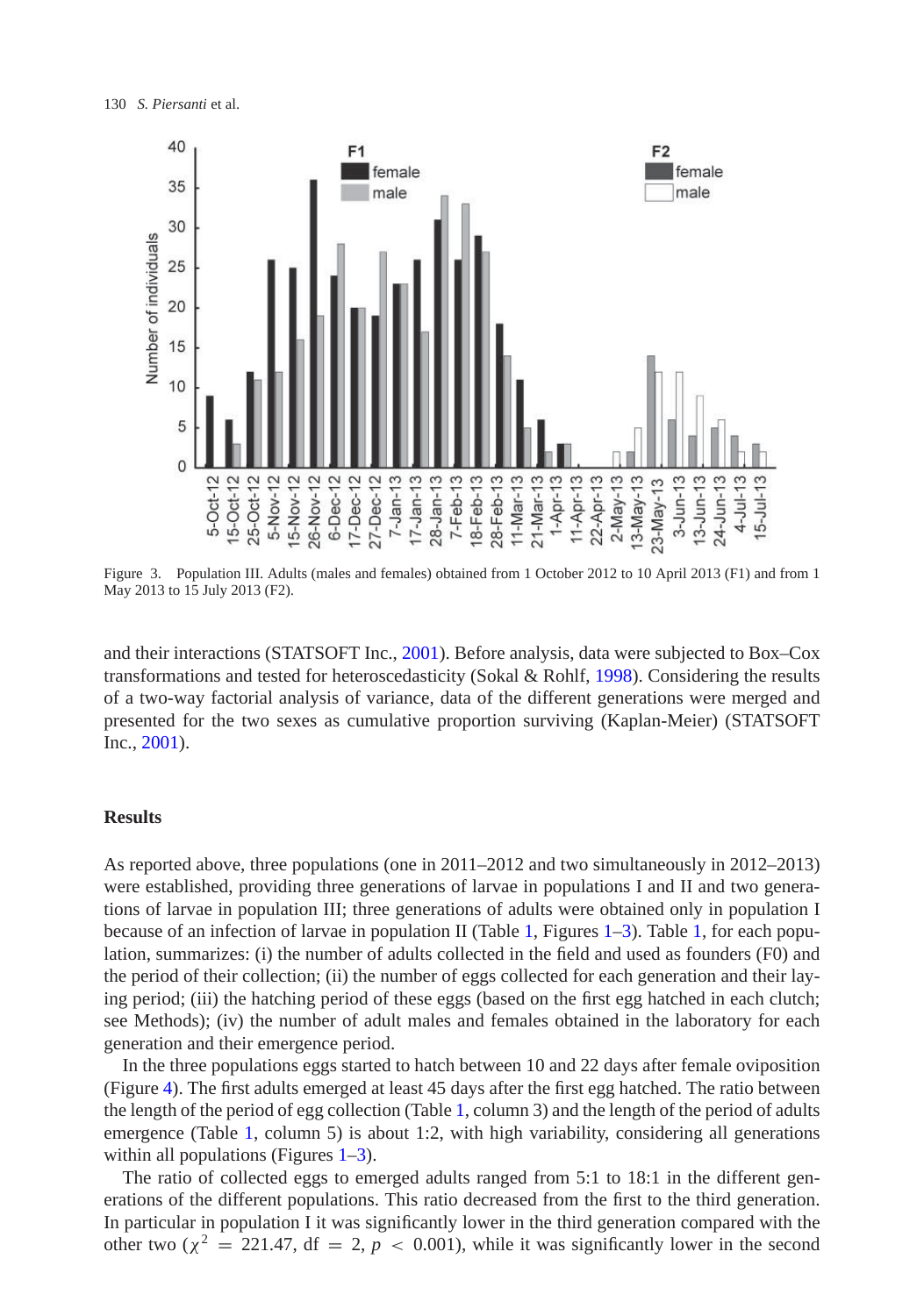<span id="page-6-0"></span>Table 1. For each population are reported: (i) the number of adults collected in the field and used as founders (F0) and the period of their collection; (ii) the number of eggs collected for each generation and their laying period; (iii) the hatching period of these eggs (considering the first eggs hatched in each clutch – the date of the first hatching eggs in each aquarium was recorded, not the hatching date of individual eggs;  $d = days$ ; (iv) the number of adult males and females obtained in the laboratory for each generation and their emergence period;  $d = days$ ).

| Population I                     | Collected adults                                                       | Eggs obtained                                   | Hatching period                              | Adults obtained                                                                                                                                                  |
|----------------------------------|------------------------------------------------------------------------|-------------------------------------------------|----------------------------------------------|------------------------------------------------------------------------------------------------------------------------------------------------------------------|
| F <sub>0</sub>                   | $20 \text{ d} \text{d} + 20 \text{ }99$<br>10–25 Sept 2011             |                                                 |                                              |                                                                                                                                                                  |
| F1                               |                                                                        | 2500 10 Sept-7 Oct<br>2011                      | 21 Sept-18 Oct 2011<br>(28d)                 | $219 \text{ } \sigma \sigma + 229 \text{ } \text{ } \text{ } \text{ } \text{ } \text{ } \text{ } \text{ } \text{ } \text{21 Nov}$<br>2011-28 Feb 2012<br>(100 d) |
| F <sub>2</sub>                   |                                                                        | 1250 2 Dec 2011-22<br>Feb 2012                  | 17 Dec 2011-9 Mar 2012<br>(84 d)             | $124 \text{ d} \text{d} + 142 \text{ } \text{Q} \text{d}$<br>3 Mar-10 Jun 2012<br>(100 d)                                                                        |
| F <sub>3</sub>                   |                                                                        | 3100 16 May–10 Jun 1–19 Jun 2012 (19 d)<br>2012 |                                              | $114 \text{ } \text{C} \text{ } \text{C}$ + $100 \text{ } \text{Q} \text{ } 15 \text{ Jul} - 4$<br>Oct 2012 (82 d)                                               |
| Population II<br>F <sub>0</sub>  | $40 \text{ } \sigma \sigma + 40 \text{ } \text{ }99$<br>29 Aug 2012-19 |                                                 |                                              |                                                                                                                                                                  |
| F1                               | Sept 2012                                                              | 3400 3–5 Sept 2012                              |                                              | 17 Sept-3 Oct 2012 (17 d) 149 $\sigma \sigma$ + 201 $\Omega$ 19 Nov<br>2012-26 Feb 2013 (99 d)                                                                   |
| F <sub>2</sub>                   |                                                                        | Feb 2013                                        | 2500 17 Dec 2012-18 8 Jan-11 Mar 2013 (64 d) | $96 \text{ d} \text{d} + 108 \text{ q}$<br>20 Mar 2013-12 Jul 2013<br>(115 d)                                                                                    |
| F <sub>3</sub>                   |                                                                        | 3000 27 May-6 Jun<br>2013                       | 13-22 Jun 2013 (10 d)                        | No adults due to infection<br>of larvae                                                                                                                          |
| Population III<br>F <sub>0</sub> | $40 \text{ } \sigma \sigma + 40 \text{ } \Omega$<br>26 Jul-24 Oct 2012 |                                                 |                                              |                                                                                                                                                                  |
| F1                               |                                                                        | 3830 28 Jul-29 Oct<br>2012                      | 13 Aug-16 Nov 2012<br>(96 d)                 | $350 \text{ d} \text{d} + 294 \text{ q} \text{ q}$ 1 Oct<br>2012-10 Apr 2013<br>(192 d)                                                                          |
| F <sub>2</sub>                   |                                                                        | 1610 13–22 Feb 2013 8–15 Mar 2013 (8 d)         |                                              | $39 \text{ d} \text{d} + 49 \text{ q}$<br>1 May-15 Jul 2013<br>(78d)                                                                                             |

generation compared to the first one in both populations II ( $\chi^2 = 7.71$ , df = 1, *p* = 0.0055) and III ( $\chi^2 = 125.37$ , df = 1,  $p \leq 0.001$ ) (Figure [5\)](#page-7-1).

The sex ratio (males/females) was  $0.9 \pm 0.2$  (mean  $\pm$  SD) and no differences were displayed between generations (population I  $\chi^2 = 2.15$ , df = 2,  $p = 0.3419$ ; population II  $\chi^2 = 1.05$ , df = 1,  $p = 0.3050$ ; population III  $\chi^2 = 3.48$ , df = 1,  $p = 0.0621$ ) (Figure [6\)](#page-8-0). Clear differences in males and females development were not recorded: in some generations males started to emerge slightly before females but in other their emergence was synchronous or females started to emerge earlier (Figures [1](#page-4-0)[–3\)](#page-5-0).

The effect of sex on longevity was significant (F = 44.93, df = 1,  $p < 0.0001$ ), but no significant differences between generations were found, nor was there a significant interaction between sex and generation (Table [2\)](#page-8-1); the cumulative proportion of surviving adults shows that females lived longer than males (Table [2,](#page-8-1) Figure [7\)](#page-9-0).

Our rearing method provided 800–1000 adults per year. It required about 10–15 hours per week of labour and the estimated cost was 500 euro per year, approximately 0.5–0.6 euro per emerged damselfly, considering the trips to collect planktonic crustaceans, the cost of buying *Artemia* cysts, *Tubifex* sp. and *Chironomus* sp. and the cost of rearing *Drosophila*. In addition, a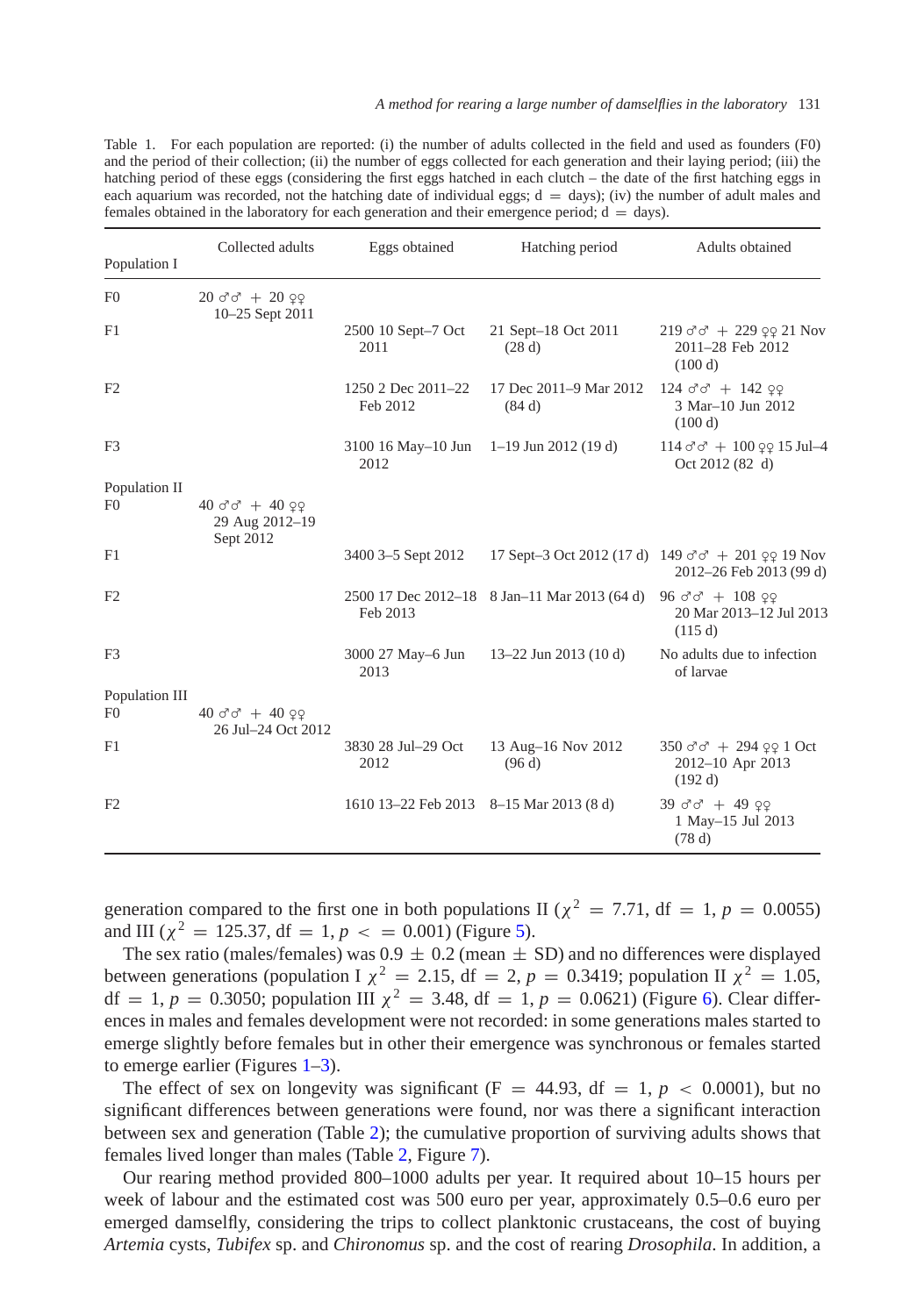

Figure 4. Number of days between female oviposition and hatching of the first eggs of the different generations in the three populations.

<span id="page-7-0"></span>

<span id="page-7-1"></span>Figure 5. Percentage of adults obtained in relation to the collected eggs in the different generations in the three populations. Columns with different letters are significantly different at  $p < 0.0001$ .

cost of 500 euro and 50 hours of time and effort was estimated to prepare the starting materials (adult insectaries, larval aquaria, lights and air conditioning system in the laboratory, etc.).

# **Discussion**

The present data demonstrate that it is possible to rear the damselfly *Ischnura elegans* in the laboratory throughout the year, obtaining several generations (at least three per year) and hundreds of specimens in each generation. This rearing protocol represents an important advance, allowing year-round availability of a temperate species of adult damselfly for use in laboratory experiments, with the possibility to control their life history (generation, age, reproduction, etc.).

Considering that the ratio between emerged adults and collected eggs is very low, to get hundreds of adults it is necessary to collect thousands of eggs. This low ratio could be due to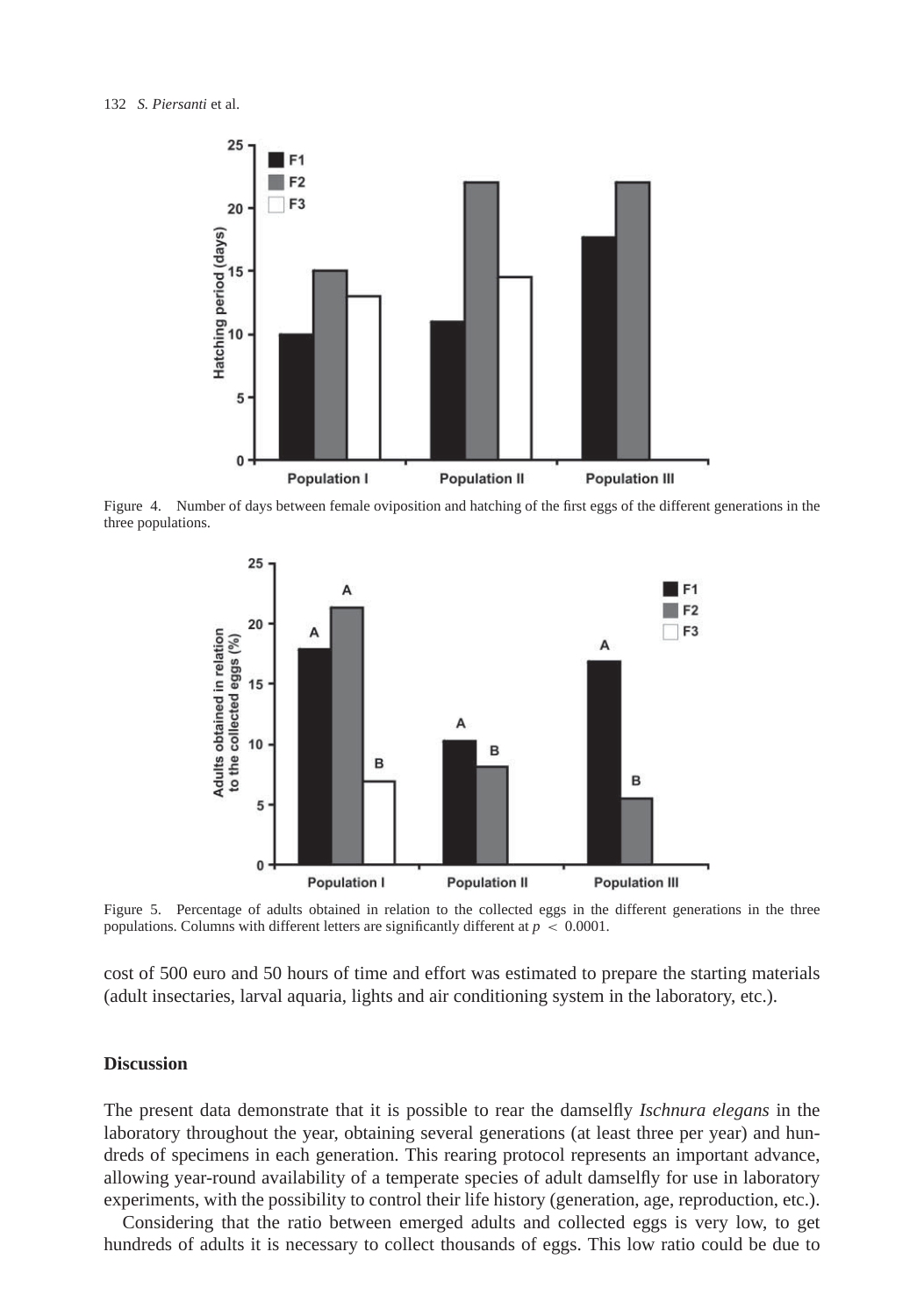

Figure 6. Sex ratio of the different generations in the three populations. Columns with same letters are not significantly different at  $p < 0.05$ .

<span id="page-8-1"></span><span id="page-8-0"></span>Table 2. Statistical parameters from two-way factorial analysis of variance (ANOVA) carried out on mortality of adults of the different populations pooled for each generation and each sex and analysed considering the sex and the generations as the main factors.

| Effect                   | Df   | F     |          |
|--------------------------|------|-------|----------|
| <b>Sex</b>               |      | 44.93 | < 0.0001 |
| Generations              |      | 0.94  | 0.3315   |
| $Sex \times$ generations |      | 0.62  | 0.4316   |
| Error                    | 1357 |       |          |

mortality of the embryonic or the larval stage, but this was impossible to verify in this rearing system because only the number of collected eggs and the number of emerged adults were recorded. Since anoxia in the aquaria could contribute to larval mortality, as suggested by other authors (Van Gossum et al., [2003\)](#page-11-6), water in the aquaria was changed weekly. In agreement with Locklin et al. [\(2012\)](#page-11-8), it seems that algal growth in the aquaria did not affect larval survival. In some cases, it was possible to observe mass larval mortality, as in the third generation of population II, where clear signs of infection in the late larval stadia were recorded, but this only occurred sporadically.

Larval mortality can be due also to a high degree of cannibalism among the larvae, as suggested by Van Gossum et al*.* [\(2003\)](#page-11-6) and confirmed by Locklin et al. [\(2012\)](#page-11-8), who obtained 66.4% successful emergence by isolating the larvae and not culturing them at high densities. Cannibalism is a common behaviour in Odonata larvae (Hopper, Crowley, & Kielman, [1996;](#page-11-15) Johansson, [1993;](#page-11-16) Van Gossum et al., [2003\)](#page-11-6) and it can be avoided in the laboratory by rearing larvae in separated water filled vials (Johnson, [1965;](#page-11-2) Locklin et al*.*, [2012\)](#page-11-8). In the present protocol larval cannibalism was not avoided because larvae were cultured at high densities. Although this can cause higher mortality, the reduction in costs, materials and laboratory space was a worthwhile trade-off. Compared to Locklin et al. [\(2012\)](#page-11-8), the present protocol for rearing is cheaper (0.5– 0.6 euro for each adult versus 0.7) and less labour-intensive (10–15 hours per week of time and effort versus 20–30 hours per week), allowing large-scale rearing all year round. Moreover, to reduce cannibalism in the present rearing protocol no more than 250 eggs were reared in each aquarium, with food available *ad libitum* according to the larval developmental stage (*Artemia*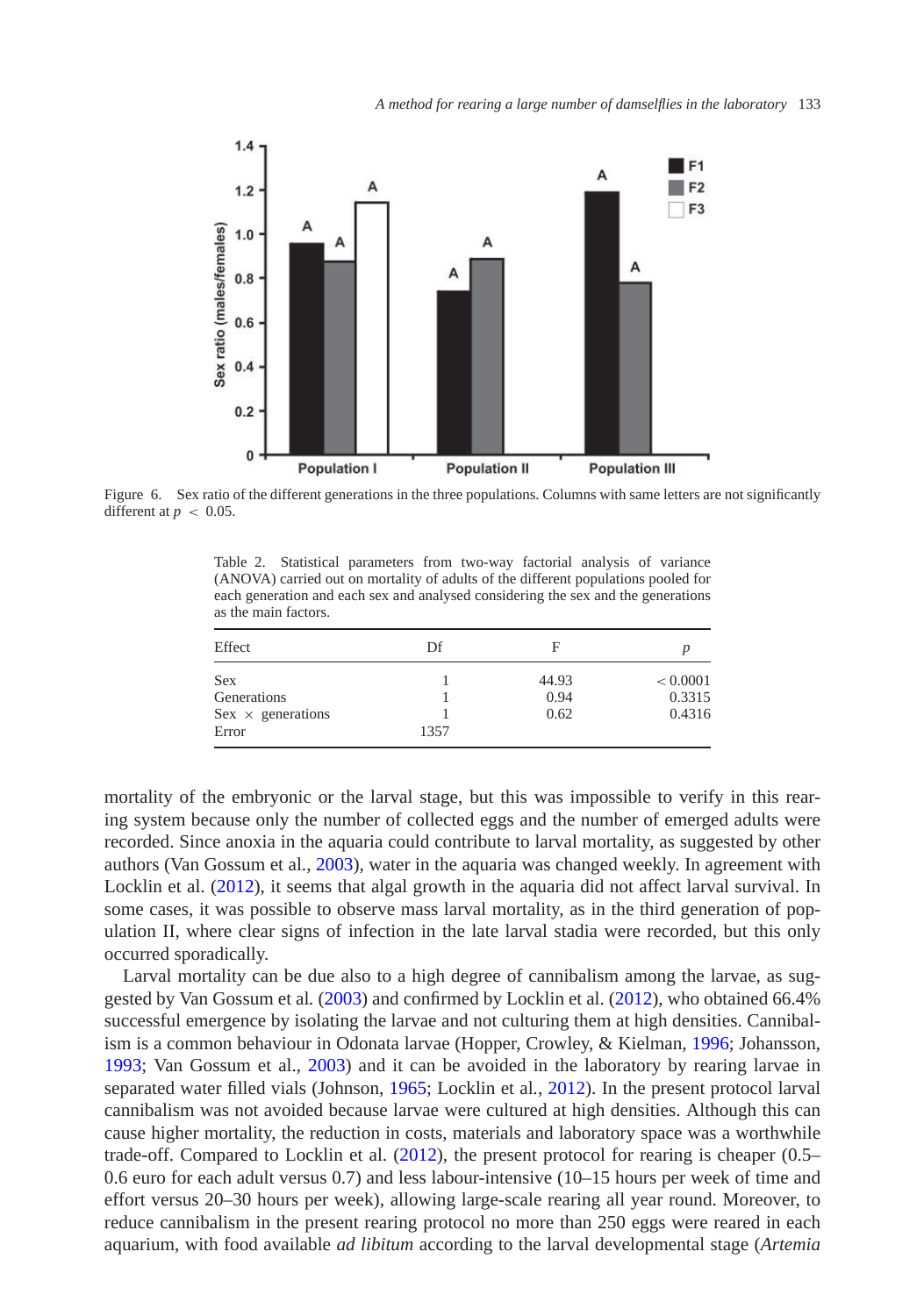

<span id="page-9-0"></span>Figure 7. Cumulative proportion of surviving adults (males and females) in the generations of the three populations.

*salina* for small larvae, planktonic crustaceans for medium larvae and planktonic crustaceans with some *Tubifex* and *Chironomus* for larvae in the later stages) and an abundance of plastic plants to increase availability of larval refugia.

In each population, a decrease in the ratio of emerged adults to collected eggs usually occurred across successive generations. The decline in viability and performance through generations is a common problem in insect rearing (King & Leppla, [1984\)](#page-11-17). For this reason we suggest annually replenishing the population, collecting field adults during the flight period (late April to late September in central and northern Europe and longer in the south; Dijkstra & Lewington, [2006\)](#page-11-9), and using them as founders.

In the present protocol for rearing *I. elegans*, as in the *I. ramburii* rearing protocol of Locklin et al. [\(2012\)](#page-11-8), eggs started to hatch between 10 and 22 days after oviposition and the eggs of a clutch never all hatched together. In addition, in the three populations described here the period during which adults emerged was about twice as long as the period in which the corresponding eggs were collected. This difference could be related either to asynchronous egg hatching, due to a very variable embryonic development, or to a different duration of the larval development of individuals. In fact, in every generation there was a large discrepancy in size of larvae from the same aquarium, hatched from eggs laid on the same day in the same clutch. There are no detailed data in the literature about larval development of *I. elegans*. Locklin et al*.* [\(2012\)](#page-11-8) reported that in the laboratory *I. ramburii* eggs from the same clutch hatched within 30 h of each other and larvae developed asynchronously between 57 and 91 days. Individual data were not collected on eggs and larvae of *I. elegans* in our method, but the first adults were obtained between two and three months after the first eggs were laid, and the last adults until five months after the last oviposition. Life history plasticity is well known in Odonata and interactions between time stress and other stressors have been explored using damselflies as a model system (Stoks, Johansson, & De Block, [2008\)](#page-11-18). Further investigations with individual rearing from egg to adult could help to clarify these interesting aspects of aquatic development in Odonata.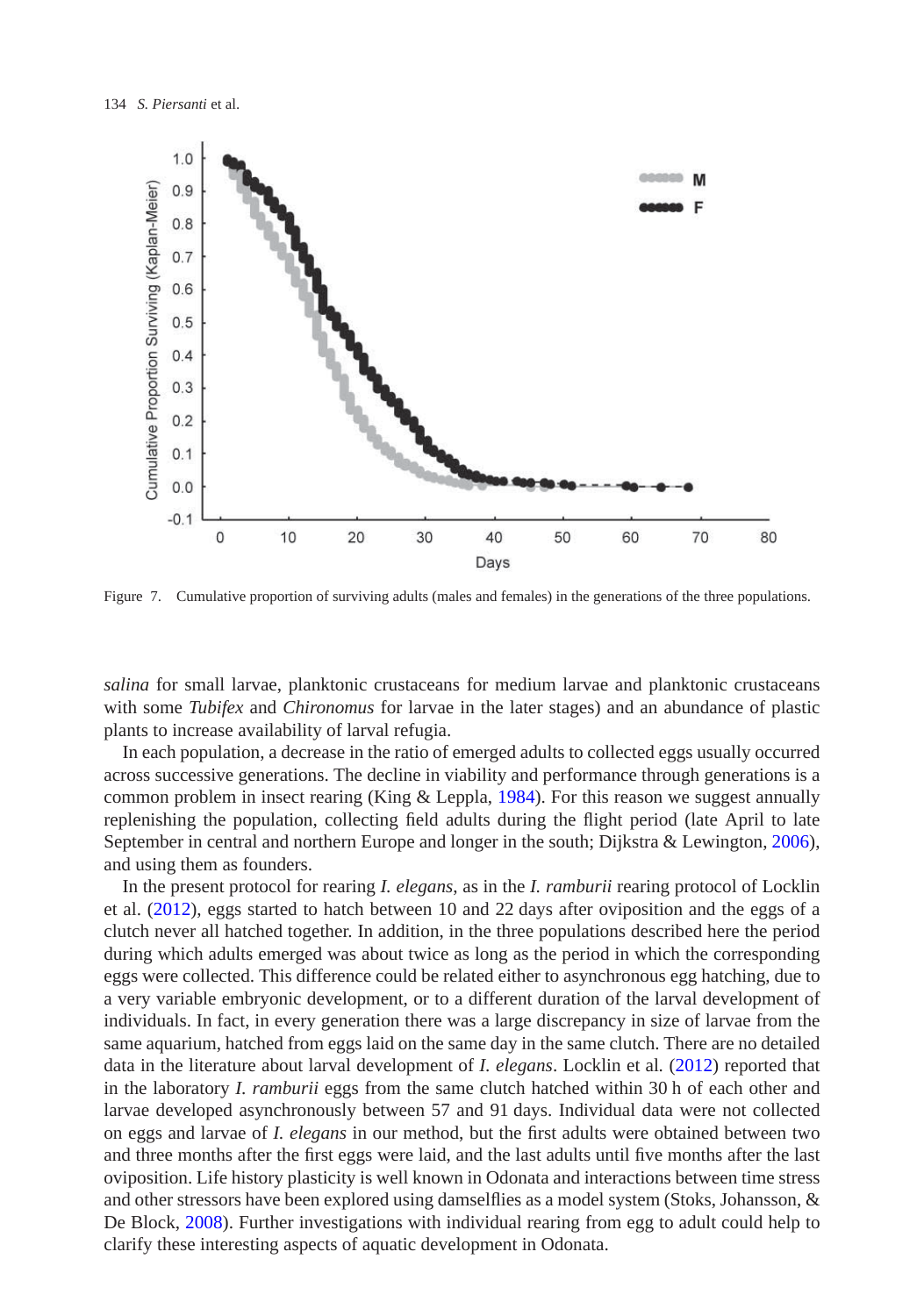In agreement with the literature on Odonata (Cordero-Rivera & Stoks, [2008\)](#page-11-19), in the present populations the numbers of males and females were nearly equal, with females slightly in excess (mean sex ratio of  $0.9 \pm 0.2$  SD). Adult longevity in the present study was longer than that reported by Van Gossum et al*.* [\(2003\)](#page-11-6); in addition in our laboratory females lived significantly longer than males. No disparity in the longevity of the two sexes was reported for *I. elegans* adults maintained in the laboratory with cut wings and presented with *Drosophila* by forceps (Hinnekint, [1987\)](#page-11-10). Females living longer than males has been reported in studies on other Coenagrionidae species reared in the laboratory using winged specimens (Cordero, [1994\)](#page-10-4). As suggested by Cordero [\(1994\)](#page-10-4), the results obtained using winged specimens are probably due to differences in sexual behaviour between males and females, with males spending more energy because they continuously search for females. In our rearing scheme, males and females were held separately, but harassment between males and copulation attempts were often observed, while the same behaviours were never noticed between females. Male–male mating behaviour in *I. elegans* is reported as a common behaviour in insectaries, when males are reared without females (Van Gossum, De Bruyn, & Stoks, [2005\)](#page-11-20).

Emergence curves (Figures  $1-3$ ) show a temporally dispersed trend, consistent with the fact that *I. elegans* is considered a summer species with a Type 2 life cycle: larvae spend the winter before emergence in different stadia preceding the last one, thus they can accumulate temporal variation in development before emergence (Corbet & Brooks, [2008\)](#page-10-2). In the present study, in agreement with studies in *I. graellsii* (Cordero, [1994\)](#page-10-4), the emergence of the two sexes was mostly synchronous, and only in a few cases did one sex start to emerge slightly before the other.

The contribution that odonates as study models have made to evolution and ecology is substantial and is particularly evident for issues such as sexual selection, evolution of flight, community ecology and life history theory (Córdoba Aguilar, [2008\)](#page-11-0). For this reason, a method to rear damselflies in the laboratory, obtaining hundreds of specimens over several generations per year, with a reasonable cost of time, effort and money, represents an important advance not only in odonatology but more generally for ecological and evolutionary research.

# **Acknowledgements**

This work was supported by the Italian Ministry for Universities and Research (MIUR-Fondo Integrativo per la Ricerca di Base) under grant F.I.R.B., 2010 code RBFR10Z196, and by a grant from the Spanish Ministry of Science and Innovation (CGL2011-22629), which included FEDER funds. We are grateful to A. Luchetti, A. Sotgiu, A. Dell'Otto, P.E. Vannucchi and I. Cardaio for their contribution to insect rearing. We thank R. Dolciami, Director of Centro Ittiogenico Provinciale del Trasimeno (Perugia, Italy), for the supply of planktonic crustaceans used to rear the larvae.

### **References**

- <span id="page-10-0"></span>Cohen, A. C. (2001). Formalizing insect rearing and artificial diet technology. *American Entomologist*, *47*, 198–206. Retrieved from <http://dx.doi.org/10.1093/ae/47.4.198>
- <span id="page-10-3"></span>Cooper, G., Holland, P. W. H., & Miller, P. L. (1996). Captive breeding of *Ischnura elegans* (Vander Linden): Observations on longevity, copulation and oviposition (Zygoptera: Coenagrionidae). *Odonatologica*, *25*(3), 261–273.
- Corbet, P. S. (1999). *Dragonflies: Behaviour and ecology of Odonata*. Colchester, UK: Harley Books.
- <span id="page-10-1"></span>Corbet, P., & Brooks, S. (2008). *Dragonflies*. London: HarperCollins Publishers.
- <span id="page-10-6"></span><span id="page-10-2"></span>Cordero, A. (1990). The inheritance of female polymorphism in the damselfly *Ischnura graellsii* (Rambur) (Odonata: Coenagrionidae). *Heredity*, *64*, 341–346. Retrieved from <http://dx.doi.org/10.1038/hdy.1990.42>
- Cordero, A. (1994). The effect of sex and age on survivorship of adult damselflies in the laboratory (Zygoptera: Coenagrionidae). *Odonatologica*, *23*, 1–12.
- <span id="page-10-5"></span><span id="page-10-4"></span>Cordero, A., Santolamazza Carbone, S., & Utzeri, C. (1998). Mating opportunities and mating costs are reduced in androchrome female damselflies, *Ischnura elegans* (Odonata). *Animal Behaviour*, *55*(1), 185–197. Retrieved from <http://dx.doi.org/10.1006/anbe.1997.0603>
- <span id="page-10-7"></span>Cordero Rivera, A., Egido Pérez, F. J., & Andrés, J. A. (2002). The effect of handling damage, mobility, body size, and fluctuating asymmetry on lifetime mating success of Ischnuragraellsii (Rambur) (Zygoptera: Coenagrionidae). *Odonatologica*, *31*, 117–128.